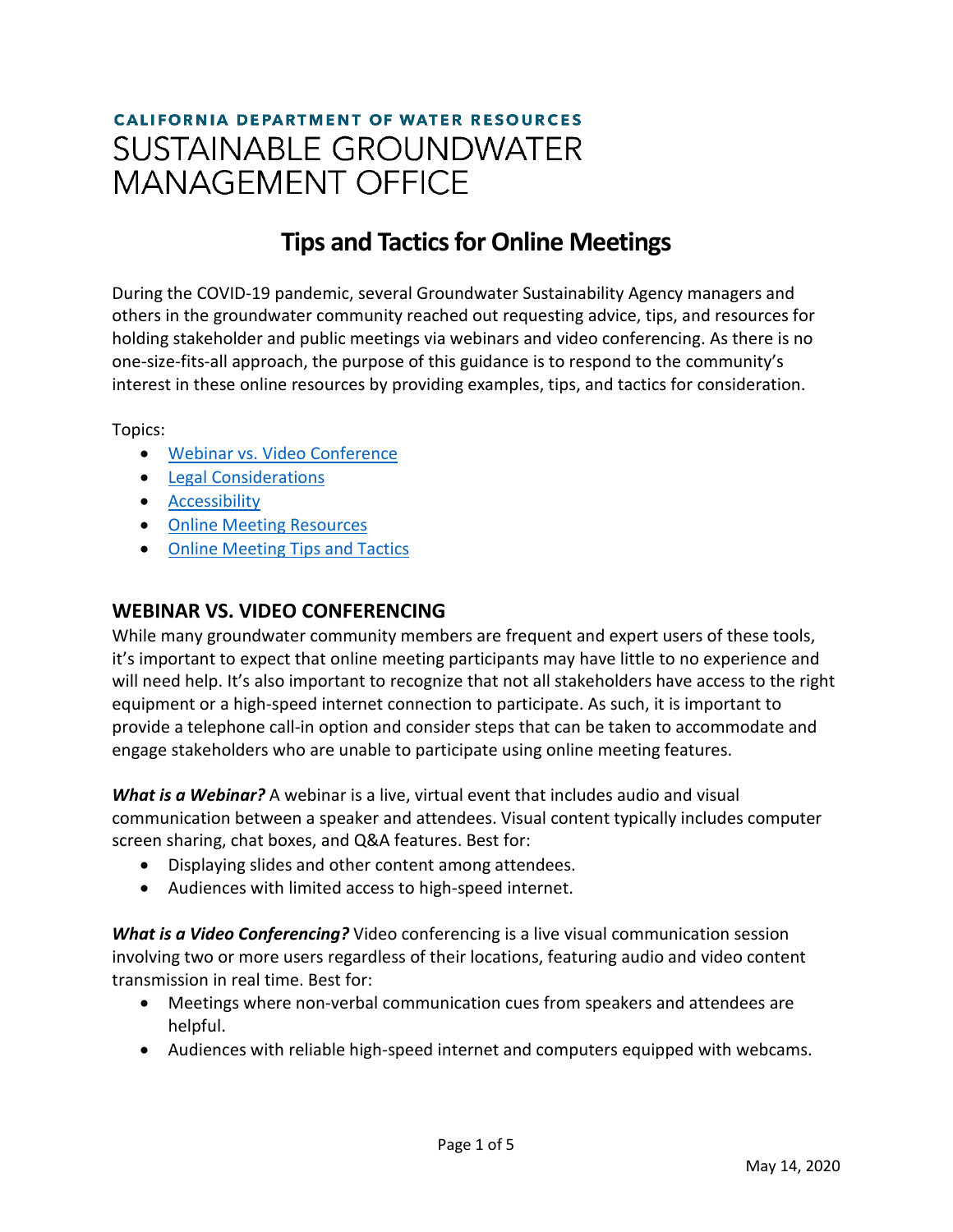### <span id="page-1-0"></span>**LEGAL CONSIDERATIONS**

State laws governing public meetings remain in effect for remote meetings. Consult your legal counsel to ensure your meeting format and notices comply with these laws.

#### <span id="page-1-1"></span>**ACCESSIBILITY**

As mentioned above, there are many reasons stakeholders cannot attend a session such as access to high-speed internet, a disability, language barriers, and others. As you would if you were hosting an in-person meeting, provide a contact email or phone number so that attendees can express participation challenges and request alternate accommodations.

Many platforms will record the audio and visuals during a session for later use, such as:

- Transcriptions: Some platforms feature audio to transcription service. After editing for consistency, these transcriptions can be translated to other languages (consider DWR's written translation services) or formatted for access by the visually impaired. There are a variety of online third-party audio to transcription service providers as well.
- Closed Captions: For agencies that opt to post audio and visual files for on-demand use by stakeholders, consider using the transcript for closed captioning. This will assist in comprehension and for the deaf and hard of hearing.

#### <span id="page-1-2"></span>**ONLINE MEETING RESOURCES**

There are a wide range of free and paid webinar and video conferencing platforms. Examples of these include Adobe Connect, Cisco Webex, ClickMeeting, Demio, EverWebinar, Facebook Live, Google Hangouts, GoTo Meeting/Webinar, Livestream, MegaMeeting, Microsoft Teams, Skype, WebinarJam, YouTube Live, and Zoom. This is not an exhaustive list of the platforms available, nor is DWR endorsing or promoting any particular platform.

#### <span id="page-1-3"></span>**ONLINE MEETING TIPS AND TACTICS**

Meeting online presents challenges distinct from in-person forums, and these meetings need to be planned, conducted, and followed-up differently.

#### **Before the Meeting**

- *Choosing the Right Platform(s)/Tool(s):* Ask yourself the following questions:
	- o What am I intending to accomplish through this meeting, or what are my meeting objectives?
	- o What form(s) of engagement are needed large group discussions, breakouts, polling, chats, etc.?
	- o What functionality is needed audio only, screen-sharing, streaming video, recording, etc.?
	- o How many participants, and what is the range of their internet connectivity, equipment, and "tech savvy"?
	- o Is the platform/tool free to participants or what is the cost and are participants expected to pay?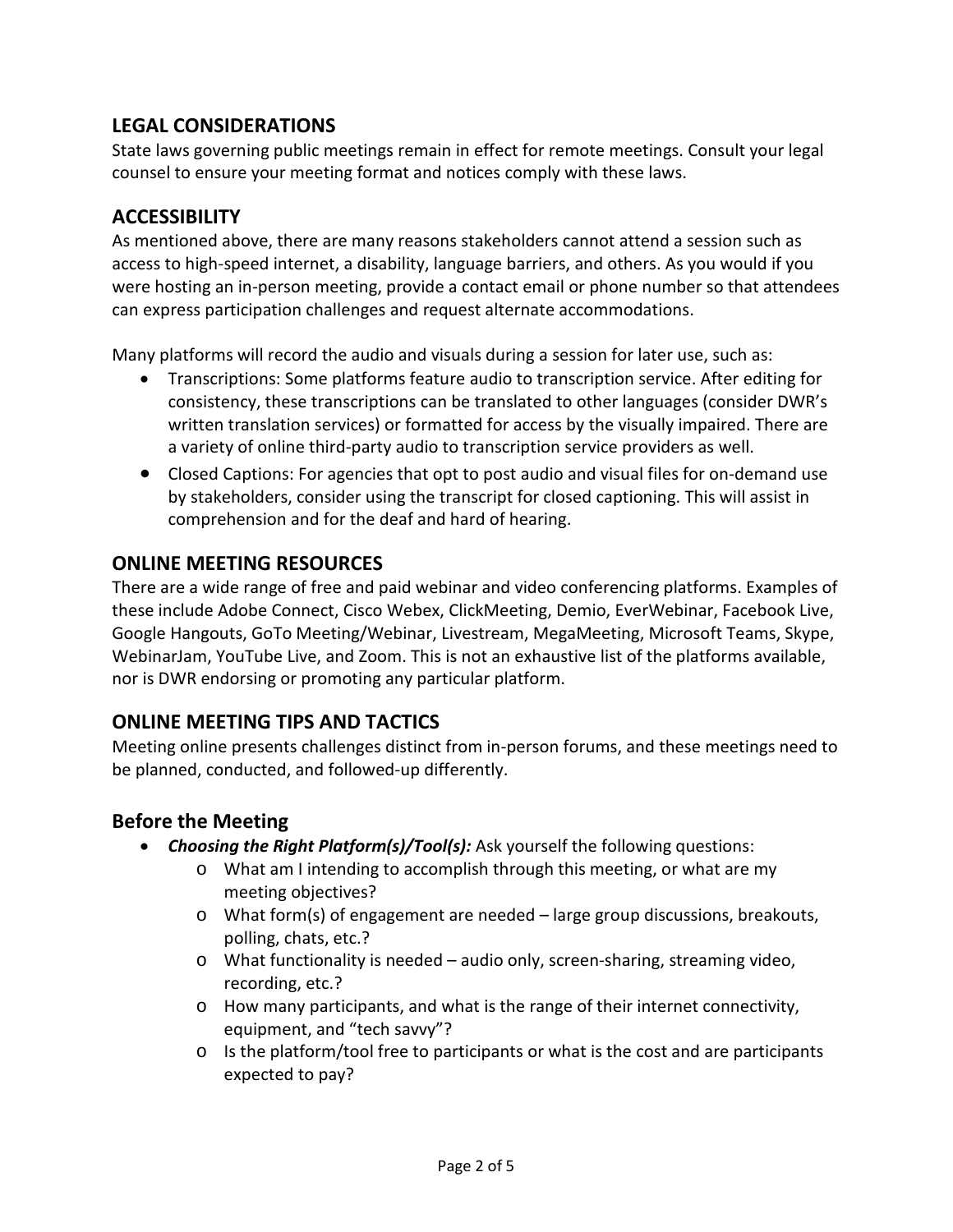- $\circ$  What will a participant need to do prior to the meeting in order to participate will they need to download and install a new app or computer software?
- o Do I need the ability to mute all participants? If so, what tools are available to allow for questions and comments?

Your answers to the above questions will help you determine what platform/tool best fits your needs. It could be a combination of resources, such as a video streaming platform with an integrated brainstorming tool like GoToMeeting's screen drawing features; GoToWebinar's live polls and surveys; Zoom Room for Touch Whiteboard; or an application extension that's built for online creative collaboration like Miro, Stormboard, or Limnu.

- *Prepping the Host and Participants:* Successful online meetings often require more and different – preparation than traditional in-person ones.
	- o **Host** The host and team should consider the following:
		- **Test the Platform(s)/Tool(s)** ahead of time and in the environment in which you'll be using them. If you're using something new, have someone with more experience on your team. Use tools that allow participation by phone in the event of computer or other accessibility issues.
		- **Hardwire Your Connection**. While wifi is convenient, it is often unstable and is best avoided – particularly by the webinar host.
		- **Consider Recording your Meeting.** This way those that are unable to participate in the live meeting can view it later.
		- **Plan for a Longer Meeting.** You'll likely need to "overcommunicate" during your online meeting to keep participants aware of who is speaking, the agenda item being discussed, and which slide number or meeting handout is being referenced. You may also encounter technical challenges that delay or interrupt your meeting agenda.
		- **Develop a Facilitation Plan or an Annotated Agenda** and share it with your meeting team and presenters. This will help keep the meeting on topic, on schedule, and ensure all team members are aware of their meeting roles and responsibilities.
		- **Announce Online Meeting.** Give your audience advance notice of the new meeting format and whether a recording will be made available. In addition to sharing your meeting announcement through normal channels (websites, newspapers, listservs), also consider providing notice on social media, by individualized emails, and by telephone.
		- **Set Participant Expectations** up front. This includes meeting objectives, how you expect them to contribute, and platform(s)/tool(s) they will need to use. Ideally, you will only need to send ONE email to participants with expectations, materials, and other instructions in it. In this email, encourage participants to test the platform(s)/tool(s) prior to the scheduled meeting.
		- **Send Meeting Materials Well in Advance** to allow participants to get familiar with the meeting objectives and agenda, contents, how they are expected to contribute, ask questions, and be prepared for the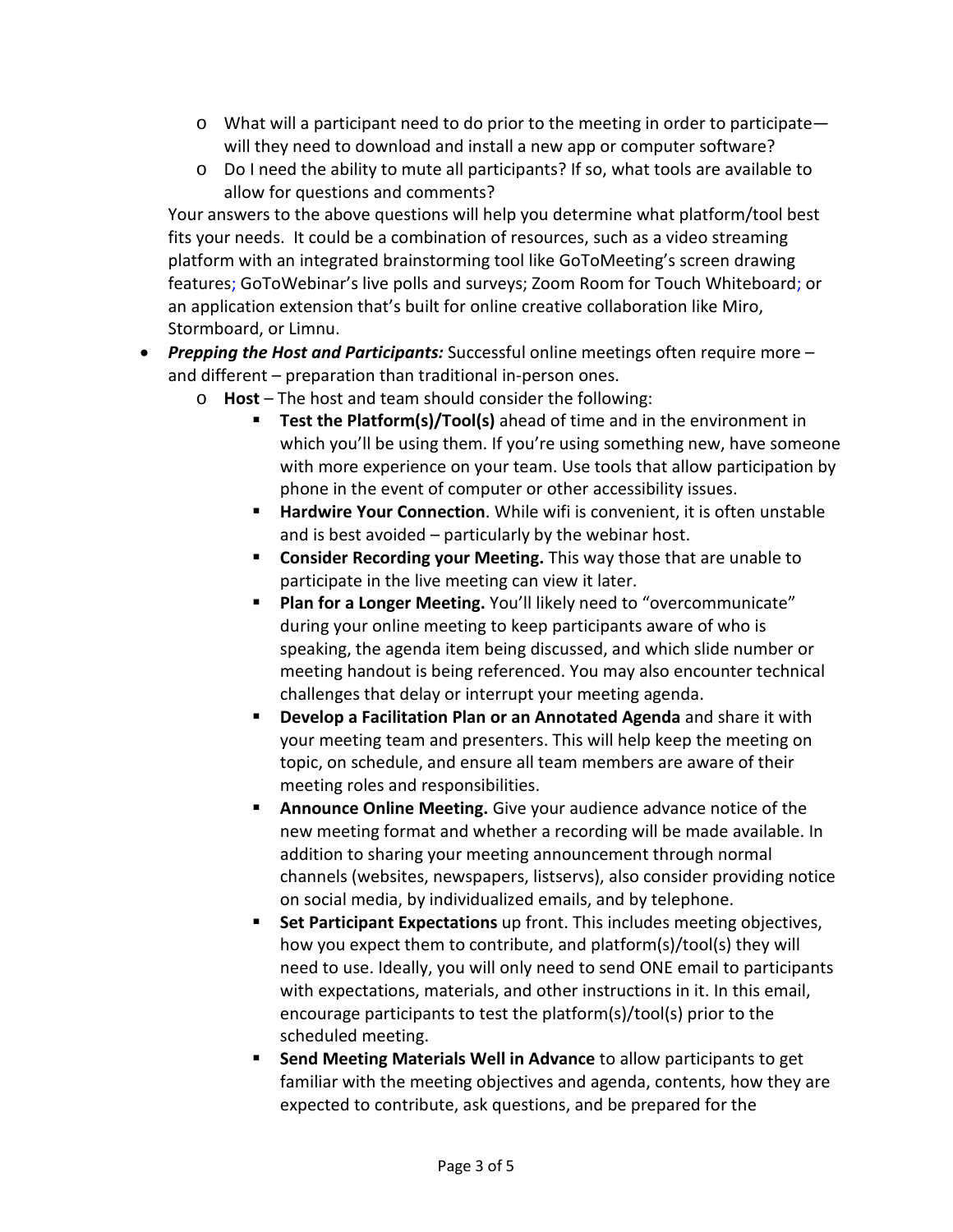discussion. Some may have limited connectivity so consider providing the slide deck or an option to pick up printed materials as well.

- **Provide Tech Support.** In your email with meeting materials, include information on the platforms/tools to be used, instructions to download and use, and other requirements. Designate someone on your team as tech support, both prior to and during the meeting. Also consider hosting a pre-meeting tech call for participants who may need additional assistance.
- **"Stack" Your Team.** It's difficult for one person to run a video conference, monitor chat(s), push content, and take notes. Designate team members to support your online meeting, as needed.
- o **Participants** Prior to the meeting, participants should do the following:
	- **Test the Platform(s)/Tool(s)** prior to the meeting and in the environment in which they'll be using them.
	- **Be Familiar with Materials and Ready to Engage.**

### **During the Meeting**

- *Beginning and Concluding the Meeting:*
	- o Be online early. Start your event 15 to 20 minutes early so you're ready when people arrive and provide connectivity assistance, as appropriate.
	- o Monitor logins and welcome each participant. Before officially launching the meeting, show the "whole desktop" to introduce tools to be used in your selected platform.
	- o Provide ground rules or guidance for your online meeting such as silencing mobile phones, being present and not working on other tasks, saying your name/affiliation when speaking, muting when not speaking, etc. Inform people if you are recording the meeting and identify how you will make the recording publicly available.
	- o Assure participants that their input is important and the time they are taking to participate is appreciated. Thank participants for their patience as everyone adjusts to the new meeting platform, format, and process.
	- o Just like with in-person meetings, start and end on-time. Online, we don't have the visual cue of people getting restless (although we can see when they leave the meeting), so holding to the agreed-upon timeslot is respectful of other commitments.
- *Monitoring In-room and Online:* If you have a mix of in-room and online groups, have a team member monitoring each one – online participants often feel like they're interrupting the in-room discussion. Also, be sure to "cue" online participants when flipping pages in handouts, moving to new topics, etc.
- *Engaging Participants:* Consider different methods to actively engage participants in providing feedback, such as:
	- o *Share screen* allows you to provide visual instruction or multi-media information. Facilitators, guest speakers, or participants can all use this function.